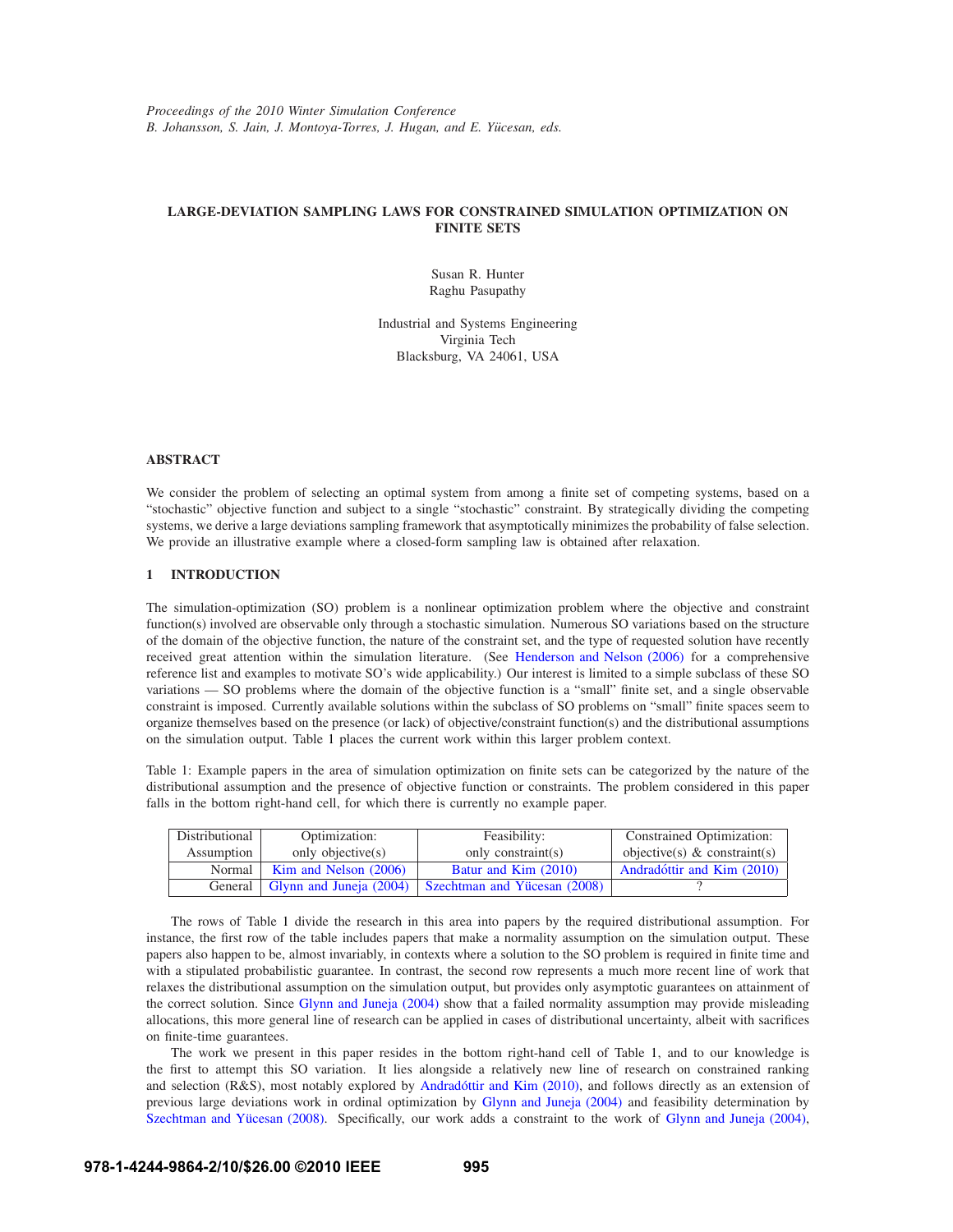to begin literature in the bottom right-hand cell of Table 1. Like Andradottir and Kim (2010), we are concerned with finding the best feasible system in the presence of a single constraint. Also, like Glynn and Juneja (2004) and Szechtman and Yücesan (2008), we derive conditions for the limiting optimal allocation in the context of general light-tailed distributions.

#### **1.1 Problem Statement**

We consider a finite set  $i = 1, \ldots, r$  of systems, each with an unknown objective value  $h_i \in \mathbb{R}$  and unknown constraint value  $g_i \in \mathbb{R}$ . Given a constant  $\gamma \in \mathbb{R}$ , we wish to select the system with the lowest objective value  $h_i$ , subject to a single constraint  $g_i \ge \gamma$ , assuming at least two systems are feasible. Formally, we consider

$$
\arg\min_{i=1,\dots,r} h_i
$$
  
s.t.  $g_i \ge \gamma$ ,

where a unique solution exists,  $h_i$  and  $g_i$  are expectations, and estimates of  $h_i$  and  $g_i$  may observed through simulation as sample means. In this context, we derive a framework for asymptotically optimal sample allocation which minimizes the probability of false selection, that is, the probability of returning to the user a system other than the best feasible system.

# **1.2 Organization**

In Section 2 we discuss the notation and assumptions for the paper. In Section 3 we derive an expression for the rate function of the probability of false selection, and in Section 4 we present both a general sampling framework, as well as a sampling framework for a user-specified sampling allocation to the best system. Section 5 contains concluding remarks. For brevity, we present results without proofs.

#### **2 PRELIMINARIES**

For notational convenience, we refer to the feasible system with the lowest objective value as system 1. We introduce the following notation to partition the set of *r* systems into four mutually exclusive and collectively exhaustive subsets:

- {1} : the set consisting of the unique best feasible system, {1} = {*i* :  $g_i > \gamma$ ,  $h_i < h_j \forall j \le r$ }<br>  $\Gamma$  : the set of suboptimal feasible systems, that is,  $\Gamma = \{i : g_i \ge \gamma, i \ne 1\}$ ,
- 
- Γ : the set of suboptimal feasible systems, that is,  $Γ = {i : g_i ≥ γ, i ≠ 1},$ <br>  $S_b$ : the set of infeasible systems that have *better* (lower) objective values the set of infeasible systems that have *better* (lower) objective values than system 1, that is,  $S<sub>b</sub> = {*i* : *g<sub>i</sub>* < γ, *h<sub>1</sub>* ≥ *h<sub>i</sub>*}, and,$
- $S_w$  : the set of infeasible systems that have *worse* (higher) objective values than system 1, that is,  $\mathcal{S}_w = \{i : g_i < \gamma, h_1 < h_i\}.$

To be falsely selected as the best feasible system, systems in  $\Gamma$  must pretend to be optimal, systems in  $S_b$  must pretend to be feasible, and systems in  $S_w$  must pretend to be both optimal and feasible. The careful construction of these sets ensures systems are distinguishable from the quantity on which their potential false evaluation as the "best" system depends. Therefore no system will require all of the simulation budget. A similar assumption is made in Szechtman and Yücesan (2008).

To estimate the unknown quantities  $h_i$  and  $g_i$ , we assume we may obtain replicates of the output random variables  $(H_i, G_i)$  from each system, where

**Assumption 1.** *(1) for a particular system, Hi and Gi are independent; and (2) the systems are independent of each other, that is, the output random variables*  $(H_i, G_i)$  *are mutually independent for all*  $i \leq r$ *.* 

We use the observations of the output random variables to form estimators  $\hat{H}_i = (\alpha_i n)^{-1} \sum_{j=1}^{\alpha_i n} H_{ij}$  and  $\hat{G}_i = (\alpha_i n)^{-1} \sum_{j=1}^{\alpha_i n} G_{ij}$ of  $h_i$  and  $g_i$ , respectively, where  $\alpha_i > 0$  denotes the proportion of the total sample *n* which is allocated to system *i*. Let

$$
\Lambda_i^{\hat{H}}(\theta) = \log E[e^{\theta \hat{H}_i}] \text{ and } \Lambda_i^{\hat{G}}(\theta) = \log E[e^{\theta \hat{G}_i}]
$$

be the log-moment generating functions of  $\hat{H}_i$  and  $\hat{G}_i$ , respectively. Let the effective domain of a function  $f(x)$  be denoted by  $\mathcal{D}_f = \{x : f(x) < \infty\}$ , and its interior by  $\mathcal{D}_f^{\circ}$ . We assume the following.

**Assumption 2.** *For each system,*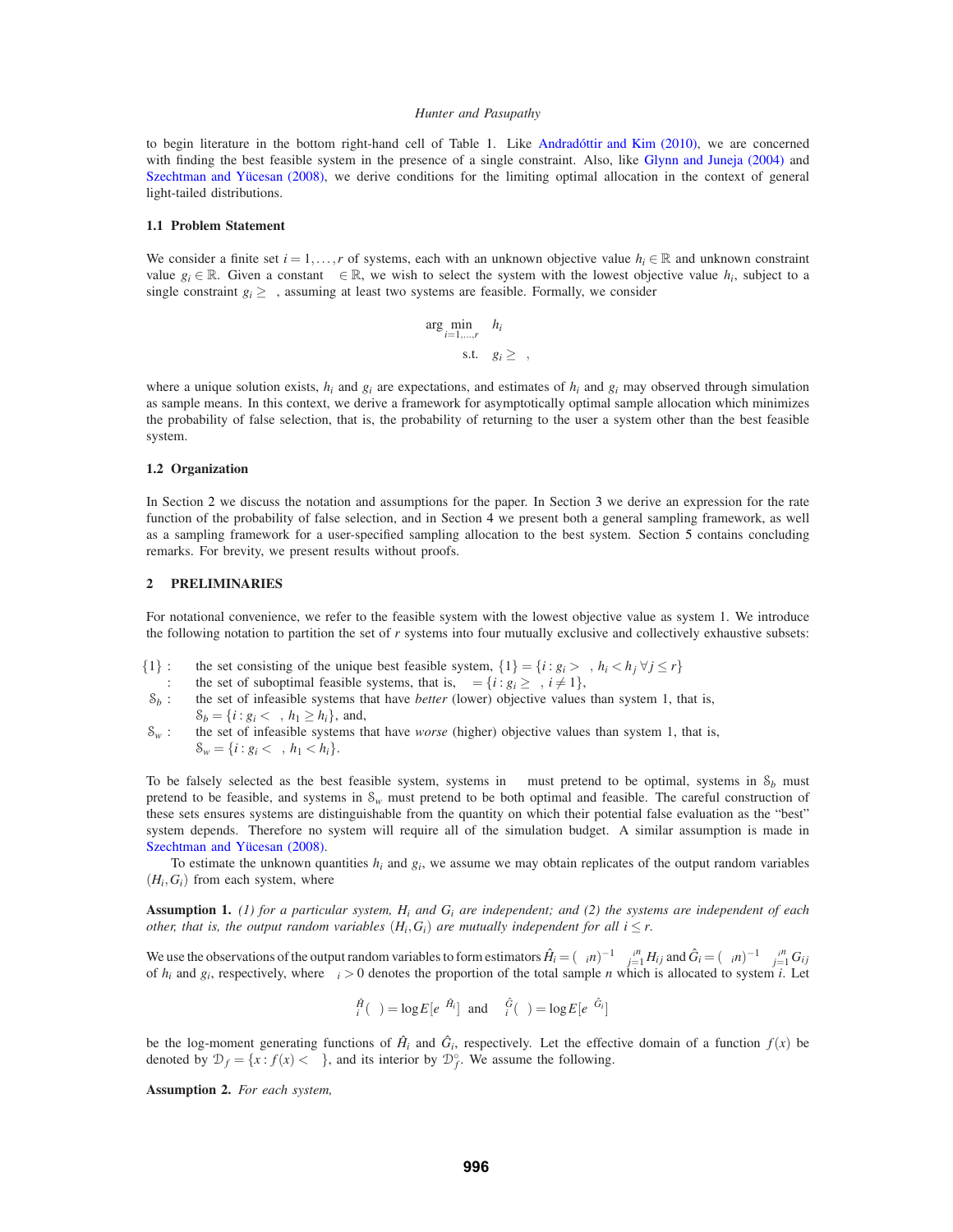*(1) the limits*

$$
\Lambda_i^H(\theta) = \lim_{n \to \infty} \frac{1}{\alpha_i n} \Lambda_i^{\hat{H}}(\alpha_i n \theta) \text{ and } \Lambda_i^G(\theta) = \lim_{n \to \infty} \frac{1}{\alpha_i n} \Lambda_i^{\hat{G}}(\alpha_i n \theta),
$$

*exist as exended real numbers for all* θ*;*

- *(2)* the origin belongs to the interior of  $\mathcal{D}_{\Lambda_i^H}$  and  $\mathcal{D}_{\Lambda_i^G}$ , that is,  $0 \in \mathcal{D}_{\Lambda_i^H}^{\circ}$  and  $0 \in \mathcal{D}_{\Lambda^G}^{\circ}$ ;
- (3)  $\Lambda_i^H(\theta)$  *and*  $\Lambda_i^G(\theta)$  *are strictly convex and*  $C^{\infty}$  *on*  $\mathcal{D}^{\circ}_{\Lambda_i^H}$  *and*  $\mathcal{D}^{\circ}_{\Lambda_i^G}$ *, respectively;*
- *(4)*  $\Lambda_i^H(\theta)$  *and*  $\Lambda_i^G(\theta)$  *are steep, that is, for any sequence*  $\{\theta_n\} \in \mathcal{D}_{\Lambda_i^H}$  *that converges to a boundary point of*  $\mathcal{D}_{\Lambda_i^H}$ *,*  $\lim_{n\to\infty}|\Lambda_i^{H'}(\theta_n)|=\infty$ , and likewise, for  $\theta_n\in\mathcal{D}_{\Lambda^H}$  converging to a boundary point of  $\mathcal{D}_{\Lambda_i^G}$ ,  $\lim_{n\to\infty}|\Lambda_i^{G'}(\theta_n)|=1$ ∞*.*

Assumption 2 implies that  $\hat{H}_i \rightarrow h_i$  with probability one (w.p.1) and  $\hat{G}_i \rightarrow g_i$  w.p.1 (see Remark 3.2.1, Bucklew (2003)). By the Gärtner-Ellis theorem, for each system,  $\hat{H}_i$  and  $\hat{G}_i$  satisfy the large deviations principle with good rate functions

$$
I_i(x) = \sup_{\theta \in \mathbb{R}} \{ \theta x - \Lambda_i^H(\theta) \} \text{ and } J_i(y) = \sup_{\theta \in \mathbb{R}} \{ \theta y - \Lambda_i^G(\theta) \},
$$

respectively. We note that Assumption 2(3) is stronger than we typically need for the Gärtner-Ellis theorem. However we require  $\Lambda_i^H(\theta)$  and  $\Lambda_i^G(\theta)$  to be strictly convex and  $C^{\infty}$  on  $\mathcal{D}^{\circ}_{\Lambda^H}$  and  $\mathcal{D}^{\circ}_{\Lambda^G}$ , respectively, so that  $I_i(x)$  and  $J_i(y)$ are strictly convex and  $C^{\infty}$  for  $x \in \mathcal{F}_i^{H_0} = \text{int} \{ \Lambda_i^{H'}(\theta) : \theta \in \mathcal{D}_{\Lambda_i^H}^{\circ} \}$  and  $y \in \mathcal{F}_i^{G_0} = \text{int} \{ \Lambda_i^{G'}(\theta) : \theta \in \mathcal{D}_{\Lambda_i^G}^{\circ} \}$ , respectively. Without loss of generality, let  $h_1 < h_2 \leq \ldots \leq h_r$ . We further assume

**Assumption 3.** *(1) the interval*  $[h_1, h_r] \subset \bigcap_{i=1}^r \mathcal{F}_i^{H\circ}$ *, and (2)*  $\gamma \in \bigcap_{i=1}^r \mathcal{F}_i^{G\circ}$ *.* 

Assumption 3(1) ensures that  $\hat{H}_i$  may take any value in the interval  $[h_1, h_r]$  and that  $P(\hat{H}_1 \ge \hat{H}_i) > 0$  for  $2 \le i \le r$ . Assumption 3(2) ensures there is a nonzero probability that a feasible system will be estimated-infeasible and a nonzero probability that an infeasible system will be estimated-feasible, that is,  $P(\hat{G}_i \ge \gamma) > 0$  for  $i \in S_b \cup S_w$  and  $P(\hat{G}_i < \gamma) > 0$ for *i* ∈ {1}∪Γ. We note that Assumptions 1(2), 2, and 3(1) are similar to the assumptions of Glynn and Juneja (2006).

# **3 RATE FUNCTION OF PROBABILITY OF FALSE SELECTION**

The probability of false selection (FS), that is, the probability that we return to the user a system other than system 1, is the probability that the optimal system is incorrectly categorized as infeasible, or the optimal system is categorized as feasible, but another estimated-feasible system has a lower estimated objective value. Let  $\hat{\Gamma} = \{i : \hat{G}_i \geq \gamma, i \neq 1\}$  be the estimated set of suboptimal feasible systems. Then the probability of false selection is

$$
P\{FS\} = P\{(\hat{G}_1 < \gamma) \cup ((\hat{G}_1 \geq \gamma) \cap (\hat{H}_1 \geq \min_{i \in \hat{\Gamma}} \hat{H}_i))\}
$$
\n
$$
= P\{\hat{G}_1 < \gamma\} + P\{\hat{G}_1 \geq \gamma\} P\{\hat{H}_1 \geq \min_{i \in \hat{\Gamma}} \hat{H}_i\}
$$
\n
$$
= P\{FS_1\} + P\{FS_2\},\tag{1}
$$

where  $FS_1$  denotes the event that the optimal system is categorized as infeasible, and  $FS_2$  denotes the event that the optimal system is correctly classified as feasible, but is "beaten" in objective function value by another estimated-feasible system. Consistent with Dembo and Zeitouni (1998), we interpret the minimum over the null set as infinity. We wish to obtain an expression for the rate at which the probability of false selection tends to zero with increasing computing budget *n*. We will first derive expressions for the rate functions of  $P\{FS_1\}$  and  $P\{FS_2\}$ , and combine these results to find the rate function of  $P\{FS\}$ .

Under Assumptions 1, 2, and 3 (2), the rate function for  $P\{FS_1\}$  is straightforward. By application of the Gärtner-Ellis theorem, we find the following.

**Lemma 1.** *The rate function for*  $P\{FS_1\}$  *is given by* 

$$
\lim_{n\to\infty}\frac{1}{n}\log P\{FS_1\}=-\alpha_1J_1(\gamma).
$$

Therefore the rate at which the probability that system 1 is incorrectly classified as infeasible goes to zero is governed by the constant *J*<sub>1</sub>(γ). We note that a similar result holds for any  $i \in S_b \cup S_w$ , such that  $\lim_{n \to \infty} \frac{1}{n} \log P\{i \in \hat{\Gamma}\} = -\alpha_i J_i(\gamma)$ .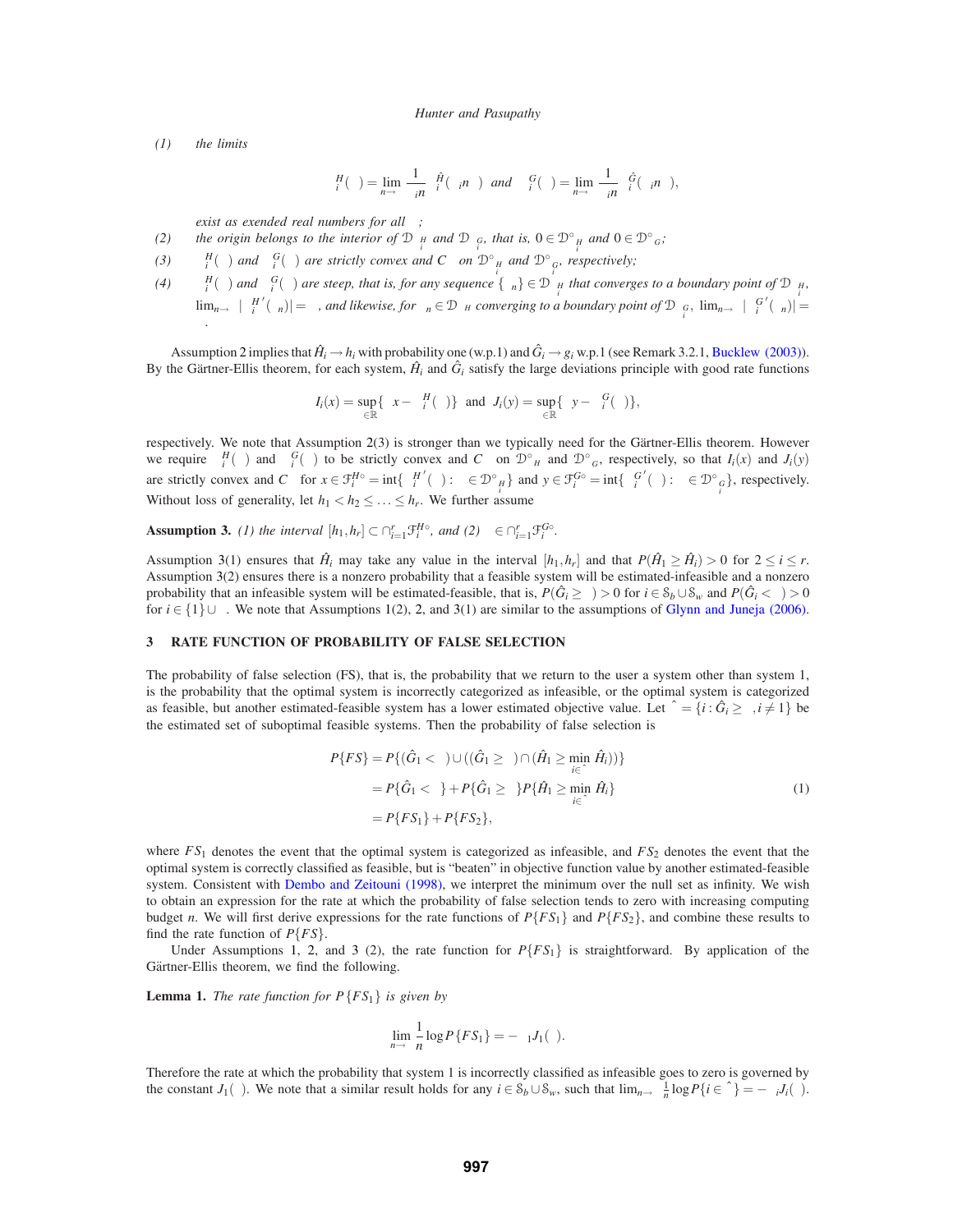Considering the rate function for  $P\{FS_2\}$ , we note that since  $\hat{G}_1 \rightarrow g_1$  w.p.1 and  $g_1 \leq \gamma$ , then  $P\{\hat{G}_1 \geq \gamma\} \rightarrow 1$ . Therefore the rate function of *P*{*FS*<sub>2</sub>} will be governed by the rate function of  $P\{\hat{H}_1 \geq \min_{i \in \hat{\Gamma}} \hat{H}_i\}$  in (1). Since the estimated set of feasible systems  $\hat{\Gamma}$  may contain worse feasible systems ( $i \in \Gamma$ ), better infeasible systems ( $i \in S_b$ ), and worse infeasible systems ( $i \in S_w$ ), we strategically consider the rate functions for the probability that system 1 is beaten by a system in  $\hat{\Gamma} \cap \Gamma$ ,  $\hat{\Gamma} \cap \mathcal{S}_b$ , or  $\hat{\Gamma} \cap \mathcal{S}_w$  separately. By rewriting the probability that system 1 is beaten by an estimated-feasible system as a sum of probabilities over the partitioned sets, we are able to employ the "principle of the largest term," which states that if  $a_n^i$ ,  $i = 1, ..., k$  are sequences in  $\mathbb{R}^+$  such that  $n^{-1} \log a_n^i \to a^i$  for all  $i \leq k$ , then  $n^{-1} \log(\sum_{i=1}^{k} a_i^i) \rightarrow \max_i a^i$  (see, e.g., Lemma 2.1, Ganesh, O'Connell, and Wischik (2004)). Specifically, this principle states that if each term  $a_n^i$  represents a probability tending to zero as *n* tends to infinity, then the slowest converging term dominates the limit of the scaled sum. Therefore the rate function of  $P\{FS_2\}$  will be dominated by the slowest converging probability that system 1 will be beaten by an estimated-feasible system in Γ, S*b*, or S*w*. Lemma 2 states this result formally, assuming for now that the required limits exist.

**Lemma 2.** *The rate function for P*{*FS*2} *is given by the minimum rate function of the probability that (1) system 1 is beaten by a worse, feasible, and estimated-feasible system; (2) system 1 is beaten by a better, infeasible, and estimated-feasible system; or (3) system 1 is beaten by a worse, infeasible, and estimated-feasible system. That is,*

$$
\lim_{n \to \infty} \frac{1}{n} \log P\{FS_2\} =
$$
\n
$$
-\min \left( -\lim_{n \to \infty} \frac{1}{n} \log P\{\hat{H}_1 \ge \min_{i \in \hat{\Gamma} \cap \Gamma} \hat{H}_i\}, -\lim_{n \to \infty} \frac{1}{n} \log P\{\hat{H}_1 \ge \min_{i \in \hat{\Gamma} \cap S_b} \hat{H}_i\}, -\lim_{n \to \infty} \frac{1}{n} \log P\{\hat{H}_1 \ge \min_{i \in \hat{\Gamma} \cap S_w} \hat{H}_i\} \right). \tag{2}
$$

We now individually consider each of the terms on the right hand side of equation (2), and show that these limits exist. First, we consider the rate function of the probability that system 1 is beaten by a worse feasible system. Since  $\hat{G}_i \rightarrow g_i$  w.p.1 for all *i*, then in the limit,  $\hat{\Gamma} = \Gamma$ . Therefore in the limit, we expect the set of feasible systems will operate as in the case of unconstrained ordinal optimization, which is considered in Glynn and Juneja (2004). The following lemma shows that this is, in fact, the case.

**Lemma 3.** *The rate function for the probability that system 1 is estimated-feasible and beaten by a worse, feasible, and estimated-feasible system is*

$$
\lim_{n\to\infty}\frac{1}{n}\log P\{\hat{H}_1\geq \min_{i\in\hat{\Gamma}\cap\Gamma}\hat{H}_i\}=-\min_{i\in\Gamma}\left(\inf_x(\alpha_1I_1(x)+\alpha_iI_i(x))\right).
$$

We note that, intuitively, we may add the rate functions  $I_1(x)$  and  $I_i(x)$  because of the assumed independence between systems (Assumption 1(2)). Loosely speaking, in the prior lemma, the rate function of the probability that system 1 is beaten by a worse feasible system is dominated by the suboptimal feasible system which is "best" at pretending to be the best feasible system. In this case, the rate at which feasible systems become feasible does not affect the rate function.

We now consider the rate function of the probability that system 1 is beaten by a better infeasible system. Since the only hurdle to a better, infeasible system being declared optimal is feasibility, we find that the rate function is dominated by the better infeasible system which is "best" at pretending to be feasible. Lemma 4 states this result rigorously.

**Lemma 4.** *The rate function for the probability that system 1 is estimated-feasible and beaten by a better, infeasible, and estimated-feasible system is*

$$
\lim_{n\to\infty}\frac{1}{n}\log P\{\hat{H}_1\geq \min_{i\in\hat{\Gamma}\cap\mathcal{S}_b}\hat{H}_i\}=-\min_{i\in\mathcal{S}_b}\alpha_iJ_i(\gamma).
$$

Therefore the rate at which better infeasible systems are declared "better" does affect the rate function. Informally, in the limit, we are only concerned with the better infeasible system that jumps into the feasible set most easily.

Finally, we consider the rate function for the probability that system 1 is beaten by a worse, infeasible system. Systems which are infeasible and worse must pretend to be both feasible and optimal. Therefore the rate function includes both optimality and feasibility terms, where the addition between these terms is a result of the independence between the objective function and constraints (Assumption 1(1)).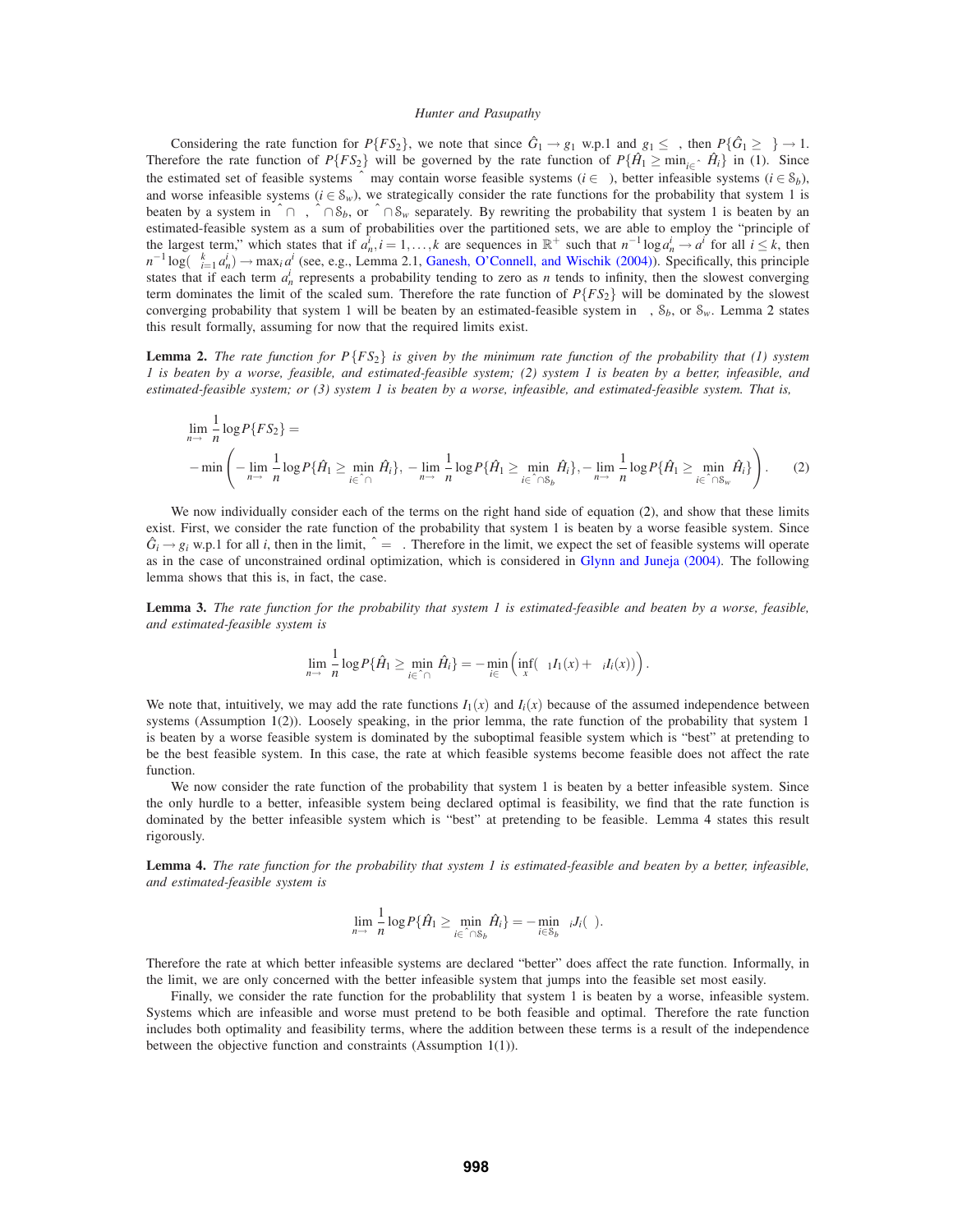**Lemma 5.** *The rate function for the probability that system 1 is estimated-feasible and beaten by a worse, infeasible, and estimated-feasible system is*

$$
\lim_{n\to\infty}\frac{1}{n}\log P\{\hat{H}_1\geq \min_{i\in\hat{\Gamma}\cap\mathcal{S}_w}\hat{H}_i\}=-\min_{i\in\mathcal{S}_w}\left(\inf_x(\alpha_1I_1(x)+\alpha_iI_i(x))+\alpha_iJ_i(\gamma)\right).
$$

As before, we find that the rate function is dominated by the worse infeasible system which is "best" at pretending to be feasible and optimal.

Combining Lemmas 2 through 5 and applying the principle of the largest term, we arrive at the following theorem.

**Theorem 1.** *The rate function for the probability of false selection, that is, the probability that we return to the user a system other than system 1 is given by*

$$
\lim_{n \to \infty} \frac{1}{n} \log P\{FS\} =
$$
\n
$$
-\min(\overbrace{\alpha_1 J_1(\gamma)}^{\text{1}}), \quad \overbrace{\min_{i \in \Gamma} (\inf_{x} (\alpha_1 I_1(x) + \alpha_i I_i(x))))}^{\text{1}}), \quad \overbrace{\min_{i \in S_{\nu}} \alpha_i J_i(\gamma)}^{\text{1}}, \quad \overbrace{\min_{i \in S_{\nu}} \alpha_i J_i(\gamma)}^{\text{1}} \times \overbrace{\max_{i \in S_{\nu}} \alpha_i I_i(\gamma)}^{\text{1}} + \overbrace{\max_{i \in S_{\nu}} \alpha_i I_i(\gamma)}^{\text{2}}.
$$
\n
$$
\lim_{i \to \infty} \overbrace{\max_{i \in S_{\nu}} \alpha_i I_i(\gamma)}^{\text{2}}.
$$
\n
$$
\lim_{i \to \infty} \overbrace{\max_{i \in S_{\nu}} \alpha_i I_i(\gamma)}^{\text{2}}.
$$
\n
$$
\lim_{i \to \infty} \overbrace{\max_{i \in S_{\nu}} \alpha_i I_i(\gamma)}^{\text{2}}.
$$

### **4 OPTIMAL ALLOCATION STRATEGY**

We now wish to derive an optimal allocation strategy that asymptotically minimizes the probability of false selection. We first present a general allocation framework, followed by a relaxed framework which allows the user to specify the allocation to system 1.

#### **4.1 General Optimal Allocation Framework**

From Theorem 1, an asympotically optimal allocation strategy will result from maximizing the rate at which *P*{*FS*} tends to zero with increasing *n*. Thus we wish to allocate the  $\alpha_i$ 's to solve the following optimization problem:

$$
\begin{aligned}\n\max \quad & \min \left( \alpha_1 J_1(\gamma), \min_{i \in \Gamma} \left( \inf_x (\alpha_1 I_1(x) + \alpha_i I_i(x)) \right), \min_{i \in S_b} \alpha_i J_i(\gamma), \min_{i \in S_w} \left( \inf_x (\alpha_1 I_1(x) + \alpha_i I_i(x)) + \alpha_i J_i(\gamma) \right) \right) \\
& s.t. \quad & \sum_{i=1}^r \alpha_i = 1 \\
& \alpha_i \geq 0.\n\end{aligned}
$$

By Glynn and Juneja (2006),  $\inf_x(\alpha_1 I_1(x) + \alpha_i I_i(x))$  is a concave, strictly increasing,  $C^{\infty}$  function of  $\alpha_1$  and  $\alpha_i$ . Let  $x(\alpha_1, \alpha_i) = \arg\inf_x (\alpha_1 I_1(x) + \alpha_i I_i(x))$ . Then for  $\alpha_1 > 0$  and  $\alpha_i > 0$ ,  $x(\alpha_1, \alpha_i)$  is  $C^{\infty}$  since  $I(\cdot)$  is (Glynn and Juneja 2006). Likewise, the linear functions  $\alpha_1 J_1(\gamma)$  and  $\alpha_i J_i(\gamma)$  and the sum  $\inf_x(\alpha_1 I_1(x) + \alpha_i I_i(x)) + \alpha_i J_i(\gamma)$  are also concave, strictly increasing,  $C^{\infty}$  functions of  $\alpha_1$  and  $\alpha_i$ . Hence the minimum of concave, strictly increasing functions is also concave and strictly increasing, and we have a concave optimization problem. Equivalently, we may rewrite the concave program as,

$$
\max \quad z \quad s.t. \\
 \alpha_i J_i(\gamma) \ge z, \ i \in \{1\} \cup \mathcal{S}_b \\
 \alpha_1 I_1(x(\alpha_1, \alpha_i)) + \alpha_i I_i(x(\alpha_1, \alpha_i)) \ge z, \ i \in \Gamma \\
 \alpha_1 I_1(x(\alpha_1, \alpha_i)) + \alpha_i I_i(x(\alpha_1, \alpha_i)) + \alpha_i J_i(\gamma) \ge z, \ i \in \mathcal{S}_w \\
 \sum_{i=1}^r \alpha_i = 1 \\
 \alpha_i \ge 0.
$$

Since our problem is concave with differentiable objective function and constraints, the Karush-Kuhn Tucker conditions are sufficient for global optimality. Therefore an allocation  $\boldsymbol{\alpha} = (\alpha_1, \alpha_2, ..., \alpha_r)$  that satisfies the conditions in the following theorem will be asymptotically optimal.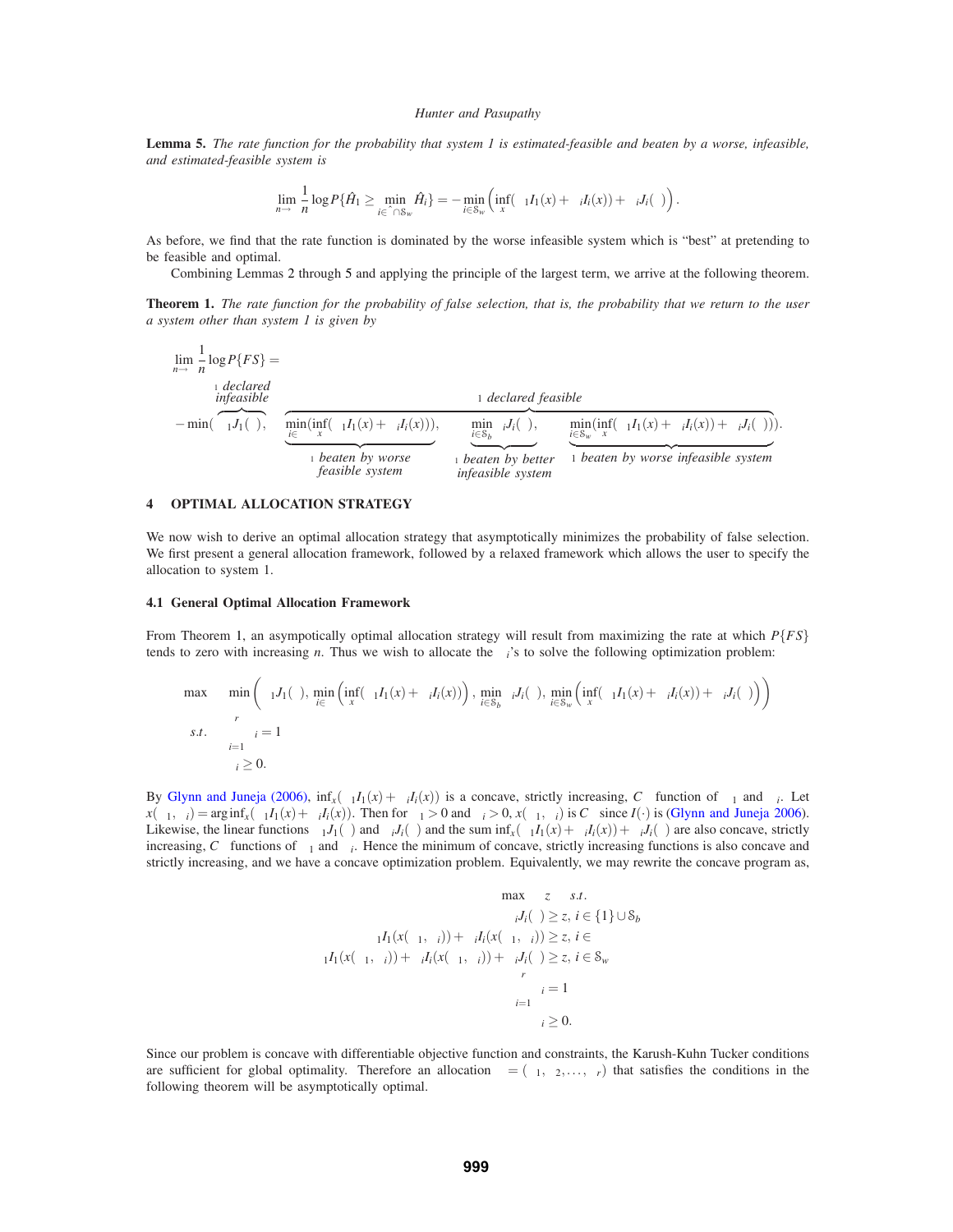**Theorem 2.** *If*  $\alpha^* > 0$ ,  $\sum_{i=1}^r \alpha_i^* = 1$  *minimizes the asymptotic probability of false selection, then it satisfies* 

$$
\sum_{i \in \Gamma} \frac{I_1(x(\alpha_1^*, \alpha_i^*))}{I_i(x(\alpha_1^*, \alpha_i^*))} + \sum_{i \in S_w} \frac{I_1(x(\alpha_1^*, \alpha_i^*))}{I_i(x(\alpha_1^*, \alpha_i^*)) + J_i(\gamma)} = 1;\\
\alpha_i^* J_i(\gamma) = \alpha_1^* I_1(x(\alpha_1^*, \alpha_i^*)) + \alpha_j^* I_j(x(\alpha_1^*, \alpha_i^*)) = \alpha_1^* I_1(x(\alpha_1^*, \alpha_i^*)) + \alpha_k^* [I_k(x(\alpha_1^*, \alpha_i^*)) + J_k(\gamma)],\\
for \ all \ i \in S_b, j \in \Gamma, k \in S_w.
$$
\n(4)

Equation (4) tells us that we must allocate sampling within and between the sets  $\Gamma$ ,  $S_b$ , and  $S_w$  to equate the rate functions of the systems in these sets. In other words, we use  $\alpha$  as a dial that allows us to equate the rates at which the probabilities of these systems beating system 1 go to zero. Equation (3) tells us how to allocate sampling between system 1 and all of the other systems. We note that in this equation, we sum over  $i \in \Gamma$  and  $i \in \mathcal{S}_w$ , but not  $i \in \mathcal{S}_b$ . These sets, Γ and  $S_w$ , are the sets in which  $\alpha_1$  appears in the rate function. Systems in  $\Gamma \cup S_w$  must beat system 1 to be falsely selected as optimal, while systems in  $S_b$  must only pretend to be feasible when the estimated value of  $g_i$ is compared to a constant. We note that when considering only systems in  $\{1\} \cup \Gamma$ , this result reduces to the result presented in Glynn and Juneja (2004).

#### **4.2 Optimal Allocation for a Specified**  $α_1$

Since the optimal allocation presented in Theorem 2 may be difficult to solve, we consider a relaxation in which we fix  $\alpha_1$  and optimize across the remaining  $\alpha_i$ 's. Let  $\boldsymbol{\alpha}'^* = (\alpha_1, \alpha_2^*, \dots, \alpha_r^*)$ . Then the following corollary follows from Theorem 2.

**Corollary 1.** *If*  $\alpha^{i*} > 0$ ,  $\sum_{i=2}^{r} \alpha_i^* = 1 - \alpha_1$  *minimizes the asymptotic probability of false selection, then* 

$$
\alpha_i^* J_i(\gamma) = \alpha_1 I_1(x(\alpha_1, \alpha_j^*)) + \alpha_j^* I_j(x(\alpha_1, \alpha_j^*)) = \alpha_1 I_1(x(\alpha_1, \alpha_k^*)) + \alpha_k^* [I_k(x(\alpha_1, \alpha_k^*)) + J_k(\gamma)],
$$
  
for all  $i \in S_b$ ,  $j \in \Gamma$ ,  $k \in S_w$ . (5)

We now consider the case in which the random variables corresponding to both the objective and constraint have normal distributions.

### **Example 1.** *Normal.*

Let  $H_i \sim N(h_i, \sigma_{h_i}^2)$  and  $G_i \sim N(g_i, \sigma_{g_i}^2)$  for all  $i \leq r$ . Then

$$
I_i(x) = \frac{(x - h_i)^2}{2\sigma_{h_i}^2}
$$
 and  $J_i(\gamma) = \frac{(\gamma - g_i)^2}{2\sigma_{g_i}^2}$ 

Differentiating to find the value of *x* at which  $\inf_x(\alpha_1 I_1(x) + \alpha_i I_i(x))$  is achieved yields

$$
x(\alpha_1, \alpha_i) = \frac{h_1}{1 + \left(\frac{\alpha_i \sigma_{h_1}^2}{\alpha_1 \sigma_{h_i}^2}\right)} + \frac{h_i}{1 + \left(\frac{\alpha_1 \sigma_{h_i}^2}{\alpha_i \sigma_{h_1}^2}\right)}
$$

Then the rate functions are,

$$
\alpha_i J_i(\gamma) = \frac{\alpha_i (\gamma - g_i)^2}{2\sigma_{gi}^2}, \ i \in \{1\} \cup \mathcal{S}_b,\tag{6}
$$

.

$$
\alpha_1 I_1(x(\alpha_1, \alpha_i)) + \alpha_i I_i(x(\alpha_1, \alpha_i)) = \frac{\alpha_1 \alpha_i (h_1 - h_i)^2}{2(\alpha_i \sigma_{h_1}^2 + \alpha_1 \sigma_{h_i}^2)}, \ i \in \Gamma,
$$
\n<sup>(7)</sup>

$$
\alpha_1 I_1(x(\alpha_1,\alpha_i)) + \alpha_i[I_i(x(\alpha_1,\alpha_i)) + J_i(\gamma)] = \frac{\alpha_1 \alpha_i (h_1 - h_i)^2}{2(\alpha_i \sigma_{h_1}^2 + \alpha_1 \sigma_{h_i}^2)} + \frac{\alpha_i (\gamma - g_i)^2}{2\sigma_{g_i}^2}, i \in \mathcal{S}_w.
$$
\n(8)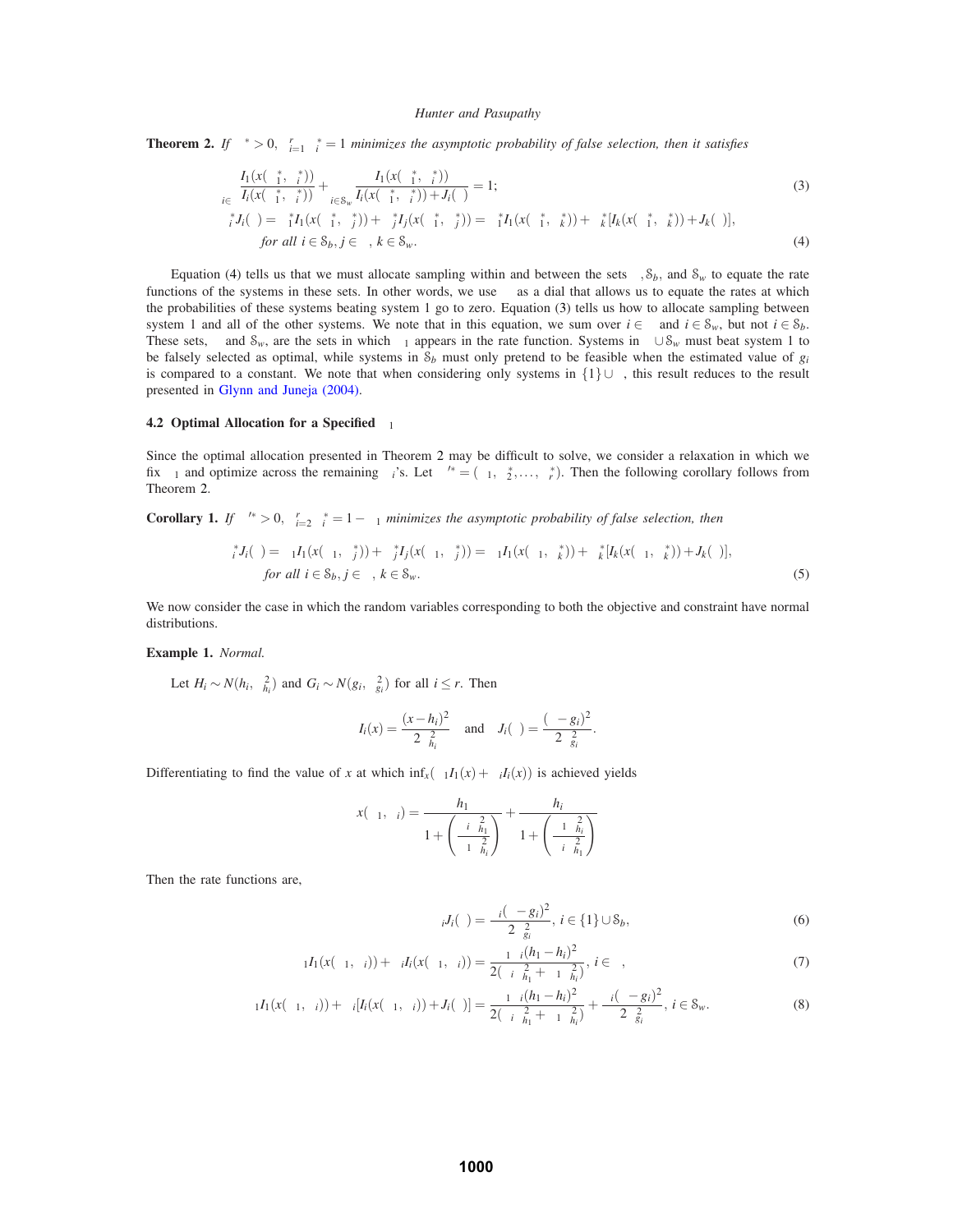Taking partial derivatives with respect to  $\alpha_i$ , we find

$$
\frac{\partial}{\partial \alpha_1} [\alpha_1 I_1(x(\alpha_1, \alpha_i)) + \alpha_i I_i(x(\alpha_1, \alpha_i))] = I_1(x(\alpha_1, \alpha_i)) = \frac{\alpha_i^2 \sigma_{h_1}^2 (h_1 - h_i)^2}{2(\alpha_i \sigma_{h_1}^2 + \alpha_1 \sigma_{h_i}^2)^2},
$$
  

$$
\frac{\partial}{\partial \alpha_i} [\alpha_1 I_1(x(\alpha_1, \alpha_i)) + \alpha_i I_i(x(\alpha_1, \alpha_i))] = I_i(x(\alpha_1, \alpha_i)) = \frac{\alpha_i^2 \sigma_{h_i}^2 (h_1 - h_i)^2}{2(\alpha_i \sigma_{h_1}^2 + \alpha_1 \sigma_{h_i}^2)^2}.
$$

The general solution for the optimal allocation in the normal case does not have a closed-form expression. In the unconstrained normal case, Chen et al. (2000) and Glynn and Juneja (2004) simplify the optimal allocation by allowing  $\alpha_1^* \gg \alpha_i^*$ . However it is not clear what this approximation means in terms of problem parameters. For example, to take the limit as  $\alpha_1^* \to 1$  and maintain the KKT conditions for optimality, problem parameters such as  $\sigma_{h_1}$  must change to maintain the optimality and feasibility of the new allocation. It may be shown that the relative rates of change of these parameters force (3) not to hold. We circumvent this problem by removing the optimal allocation requirement between system 1 and all other systems, that is, fixing  $\alpha_1$  and optimizing with respect to  $\alpha_i, i \in \{2, \ldots, r\}$ . We thus fall within the purview of Corollary 1. Using (5), we then have,

$$
\frac{\alpha_i^*}{\alpha_j^*} = \frac{\alpha_1 I_1(x(\alpha_1, \alpha_j^*))\mathbb{I}_{(h_1 < h_j)} - \alpha_1 I_1(x(\alpha_1, \alpha_i^*))\mathbb{I}_{(h_1 < h_i)} + \alpha_j^* I_j(x(\alpha_1, \alpha_j^*))\mathbb{I}_{(h_1 < h_j)} + \alpha_j^* J_j(\gamma)\mathbb{I}_{(j \notin \Gamma)}}{\alpha_j^* I_i(x(\alpha_1, \alpha_i^*))\mathbb{I}_{(h_1 < h_i)} + \alpha_j^* J_i(\gamma)\mathbb{I}_{(i \notin \Gamma)}} \\
= \frac{\alpha_1 \alpha_j^* \sigma_{h_1}^2 (h_1 - h_j)^2}{(\alpha_j^* \sigma_{h_1}^2 + \alpha_1 \sigma_{h_j}^2)^2} \mathbb{I}_{(h_1 < h_j)} + \frac{\alpha_1^2 \sigma_{h_j}^2 (h_1 - h_j)^2}{(\alpha_j^* \sigma_{h_1}^2 + \alpha_1 \sigma_{h_j}^2)^2} \mathbb{I}_{(h_1 < h_j)} + \frac{(\gamma - g_j)^2}{\sigma_{g_j}^2} \mathbb{I}_{(j \notin \Gamma)}}{\frac{\alpha_1 \alpha_i^* \sigma_{h_1}^2 (h_1 - h_i)^2}{(\alpha_i^* \sigma_{h_1}^2 + \alpha_1 \sigma_{h_i}^2)^2} \mathbb{I}_{(h_1 < h_i)} + \frac{\alpha_1^2 \sigma_{h_i}^2 (h_1 - h_i)^2}{(\alpha_i^* \sigma_{h_1}^2 + \alpha_1 \sigma_{h_i}^2)^2} \mathbb{I}_{(h_1 < h_i)} + \frac{(\gamma - g_i)^2}{\sigma_{g_i}^2} \mathbb{I}_{(i \notin \Gamma)}}{\alpha_g^2}.
$$
\n(9)

Now let  $\alpha_1 \to 1$  in (9). Since  $1 - \alpha_1 = \sum_{i=2}^r \alpha_i^*$ , then  $\alpha_i^* \to 0$  for all  $i \in \{2 \dots, r\}$ . Then

$$
\alpha_i^* \approx \frac{\left(\frac{h_1 - h_j}{\sigma_{h_j}}\right)^2 \mathbb{I}(h_1 < h_j) + \left(\frac{\gamma - g_j}{\sigma_{g_j}}\right)^2 \mathbb{I}(j \notin \Gamma)}{\left(\frac{h_1 - h_i}{\sigma_{h_i}}\right)^2 \mathbb{I}(h_1 < h_i) + \left(\frac{\gamma - g_i}{\sigma_{g_i}}\right)^2 \mathbb{I}(i \notin \Gamma)},
$$

where equality holds for all  $i, j \in S_b$ . When considering only feasible systems, these results reduces to those presented by Glynn and Juneja (2004).

### **5 CONCLUDING REMARKS**

The constrained SO problem on small finite sets is an important SO variation about which little is currently known. Questions surrounding the relationship between sampling and error-probability decay, sampling rates to ensure optimal convergence to correct solution, and minimum sample size rules that probabilistically guarantee attainment of the correct solution remain largely unexplored. Following recent work by Glynn and Juneja (2004) for the unconstrained SO context and Szechtman and Yücesan (2008) for the context of detecting feasibility, we take the first steps toward answering these questions.

To identify the relationship between sampling and error-probability decay, we strategically divide the competing systems into four sets: best feasible, feasible and worse, infeasible and better, and infeasible and worse. Such strategic division facilitates expressing the rate function of the probability of false selection as the minimum of rate functions over these four sets. Finding the optimal sampling allocation then reduces to a concave maximization problem, akin to Glynn and Juneja (2004). Interestingly, at least for the specific context considered, identifying the optimal sampling allocation, i.e., solving the concave maximization problem, is not "harder" than in the unconstrained context.

We are currently pursuing various directions as part of ongoing research. For example, is there an agreeable relaxation of the concave maximization problem that allows the identification of a general closed-form allocation? In addition to serving as an approximate solution for implementation, such allocation may also be useful as a starting solution for an algorithm that yields a consistent estimator for the optimal solution of the concave maximization problem. Other unanswered questions of interest include removing the independence requirement between the objective function and constraint, and extending our optimization framework to more than one constraint.